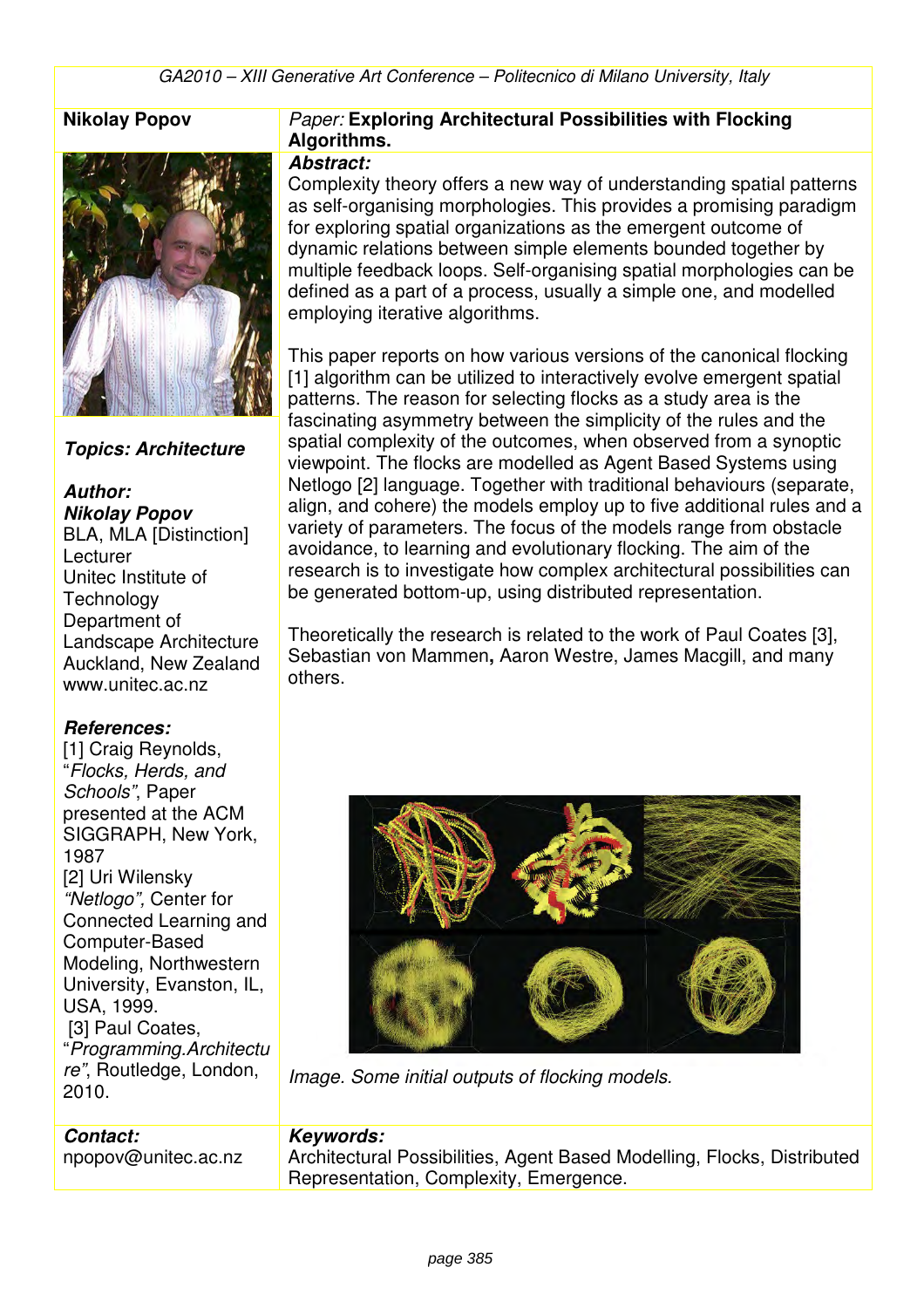# **Exploring Architectural Possibilities with Flocking Algorithms**

**Nikolay Popov BLA, MLA [Distinction].**

*Department of Landscape Architecture, Unitec Institute of Technology, Auckland, New Zealand www.unitec.ac.nz e-mail: npopov@unitec.ac.nz*

## **Premise**



#### *Abstract:*

Complexity theory offers a new way of understanding spatial patterns as selforganising morphologies. This provides a promising paradigm for exploring spatial organizations as the emergent outcome of dynamic relations between simple elements bounded together by multiple feedback loops. Self-organising spatial morphologies can be defined as a part of a process, usually a simple one, and modelled employing iterative algorithms.

This paper reports on how various versions of the canonical flocking algorithm can be utilized to interactively evolve emergent spatial patterns. The reason for selecting flocks as a study area is the fascinating asymmetry between the simplicity of the rules and the spatial complexity of the outcomes, when observed from a synoptic viewpoint. The flocks are modelled as Agent Based Systems using Netlogo language. Together with traditional behaviours (separate, align, and cohere) the models employ up to five additional rules and a variety of parameters. The focus of the models ranges from obstacle avoidance, to learning and evolutionary flocking. The aim of the research is to investigate how complex architectural possibilities can be generated bottom-up, using distributed representation.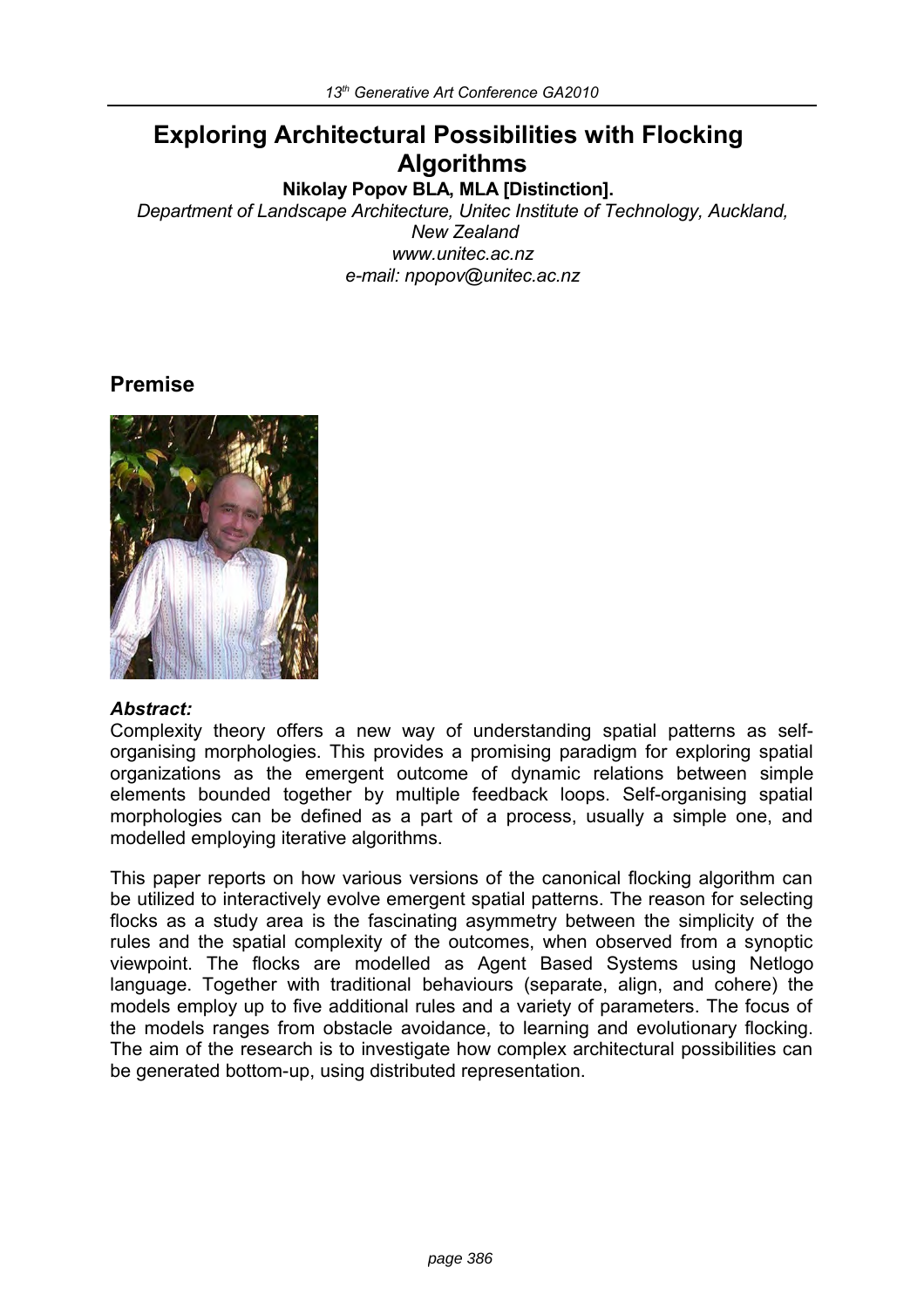## **1. Introduction**

Complexity Theory offers a new epistemology, i.e. a new way of understanding and knowing patterns and structures that we observe in the world, as the emergent properties of iterative parallel actions of very simple autonomous processes. The complex outcome emerges entirely bottom-up from the multiple interactions between these events.

Artificial Life (AL) [1], on the other hand, is a computational approach based on distributed representation that attempts to model the above principles and to employ them in a wide variety of applications. It gives us computational frameworks like Genetic Algorithms, Cellular Automata, and Agent Based Systems.

The theory of Autopoesis pioneered by Maturana [2] occupies a central place in AL. He introduced the concept of structural coupling and based his philosophy on the notion of cognition, which he saw as a natural effect of being embodied in the world. Structural coupling describes dynamic mutual co-adaptation without allusion to a transfer of some ephemeral force or information across the boundaries of the engaged systems [1]. There are two types of structural coupling - system coupling with its own environment and system coupling with another system. These systems allow scientists and designers to explore space, cognition and intelligence by building simple feedback systems between agents and their environments.

This paper reports on initial results of research which set out to explore the potentials of flocking algorithms for generating architectural possibilities. The flocks are modelled as Agent Based Systems using Netlogo [3] computer language, outlined in section 2, and some of the results are exported and rendered in Rhino. The focus is on variations and alternatives of the canonical flocking algorithm, as proposed by Reynolds [4], which are grouped in the following categories: interactions between agents and interactions between agents and their environment, explained in sections 3 and 4. The paper concludes with a discussion of the advantages, drawbacks and limitations of the models with respect to their applications in architecture.

## **2. Agent Based Modelling and Netlogo**

Agent Based Modelling (ABM) has its origins in Object-Oriented Programming, Artificial Life, and is paradigmatically supported by contemporary Complexity Theory. Agent Based Models consist of agents, autonomous little computers that operate within environments to which they are uniquely adapted. Agents interact with each other and with their environments according to their strategies in a parallel and repetitive manner. The agents' strategies are driven by transition, typically entirely local rules. Any number of rules can be devised to govern the activities of agents, such as the goals that agents seek to satisfy, or the 'preferences' that agents might have. Agents also have a set of attributes, or states, that describe their characteristics. True mobility and dynamism are inherent qualities in these types of models. It is important to note that in order to have a bottom-up, self-organising outcome the transitional rules need to be local and not overly specified.

ABM offers the possibility to study configurations of space as self-organising phenomena. As Coates [1]states: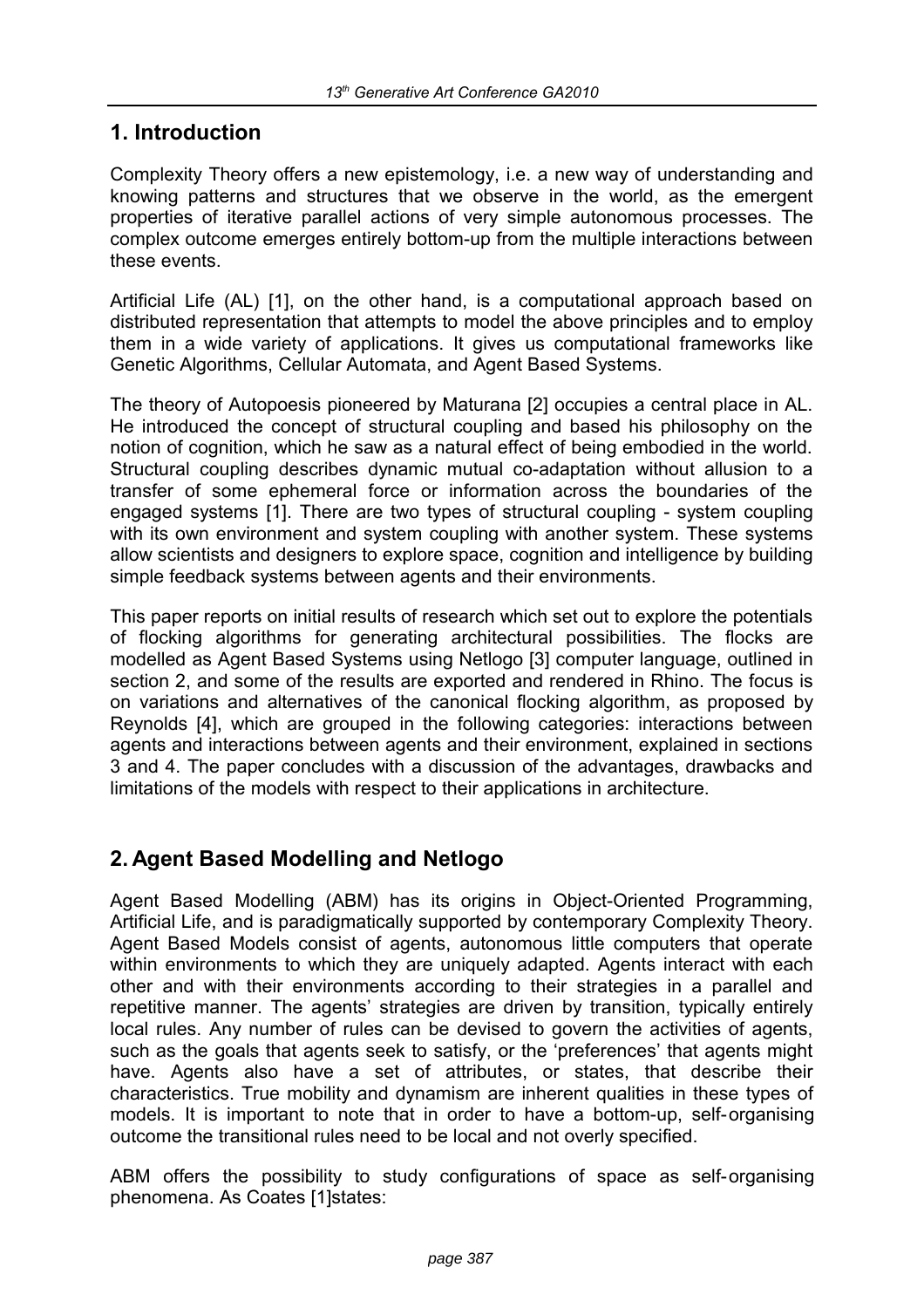This approach seems to provide a nice paradigm for architecture as the emergent outcome of a whole lot of interconnected feedback loops, which replace the topdown geometry and the reductionist tradition with dynamic relations and emergent outcomes not defined in the underlying model.

Netlogo is an agent based programming language and modelling environment developed as a parallel computation machine which provides a powerful experimental tool for exploring and demonstrating the effects of massively parallel populations of interacting agents in biology, physics, geometry, social systems and ecologies. It is particularly well suited to modelling complex systems evolving over time. Modellers can give instructions to hundreds or thousands of independent 'agents' all operating concurrently. Agents are autonomous beings that can follow instructions. All of the agents can carry out their own activity simultaneously. In Netlogo, there are four types of agents: turtles, patches, links, and the observer. Turtles are agents that move around in the world. The world can be two dimensional or three dimensional and consists of grids of patches. Each patch is a square or cubic piece of space over which turtles can navigate. Patches cannot move, but otherwise they're just as "alive" as turtles and the observer are. Links are agents that connect two turtles. The observer does not have a location, it is looking over the world of turtles and patches.

## **3. Flocking 1 (interactions between agents)**

This section presents variations and alternatives based on the Reynolds' flocking algorithm. The rules governing the flock model, introduced by him are explained; then the modified behavioural rules of the swarm agents are illustrated. They add richness and variability to the performance of the flocks and yield visually interesting and dramatic results.

### **3.1 The Reynolds' flocking algorithm**

The flocking model was originally proposed by Reynolds [4] in 1987 as an algorithm for computer simulation of the flocking behaviour of birds, both for animation purposes and as a way of studying emergent behaviour and, since then, has been employed in a wide variety of applications. Researchers from diverse fields have employed and interpreted flocking behaviours in their attempts to study an impressive variety of phenomena. Flocks have been made to represent virtually every system of flow - from pedestrian, crowd dynamics and traffic to movement of animals and distribution of plant species in ecosystems [5]. Flocking algorithms have been used as search and optimization mechanisms in metric [6] and n-dimensional phase-spaces [7]. Architectural interpretations of flocking algorithms have been studied by Paul Coates [7], Aaron Lane Westre [8], and Olga Linardou [9] to name just a few.

Flocking is an example of emergent collective intelligence based on local and simple stimulus-reaction rules. There is no leader, i.e. no global control. The overall pattern emerges from the local interactions. Each agent has direct access to the geometric description of the whole world, but reacts only to flock mates within a certain field of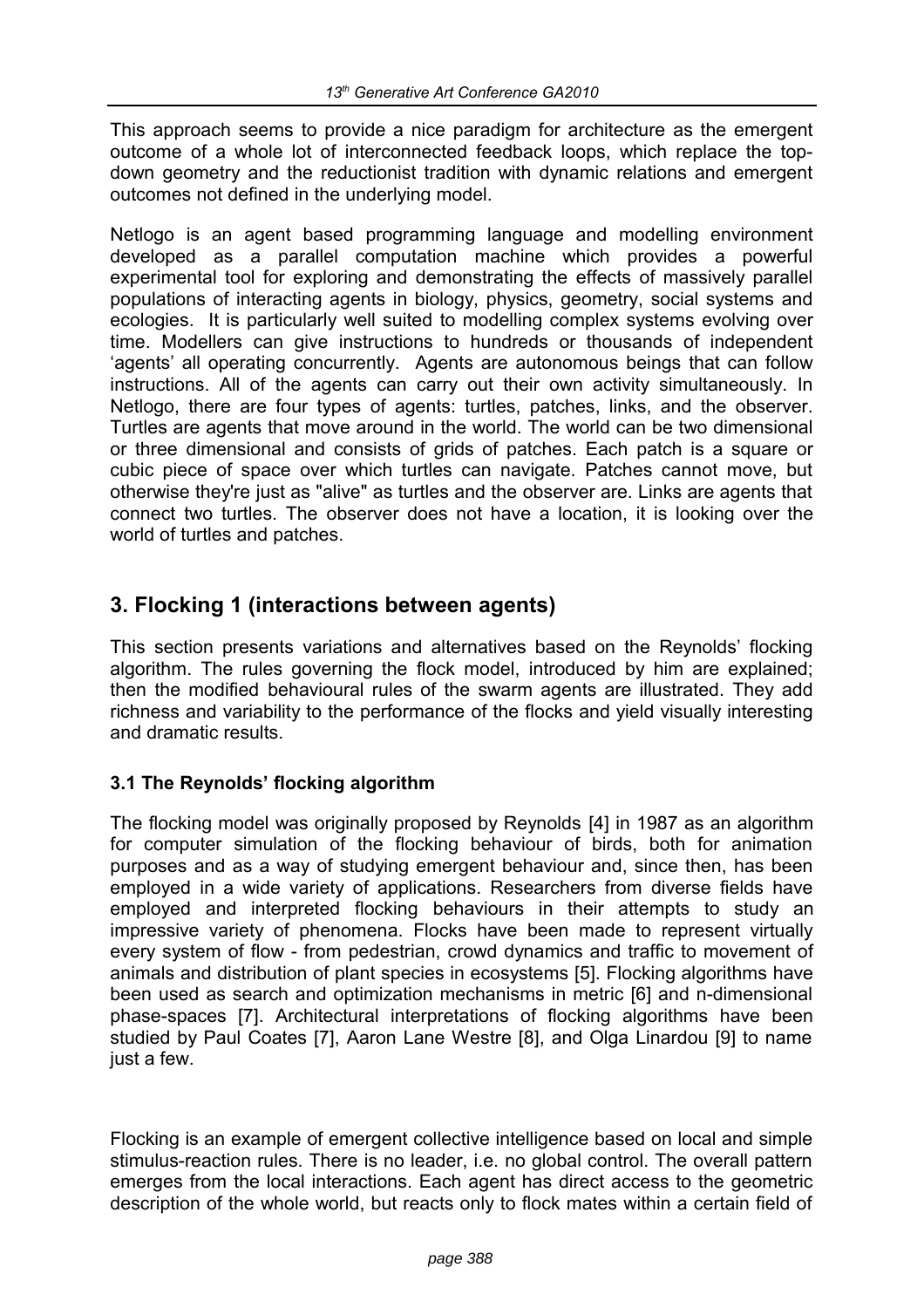view. The basic flocking model consists of three kinds of simple steering behaviours:

Separation gives an agent the ability to maintain a certain distance from others nearby. This prevents agents from crowding too closely together, allowing them to scan a wider area.

Cohesion supplies an agent with the ability to cohere (approach and form a group) with other nearby agents. Steering for cohesion can be computed by finding all agents in the local neighborhood and computing the average position of the nearby agents. The steering force is then applied in the direction of that average position.

Alignment gives an agent the ability to align with other nearby characters. Steering for alignment can be computed by finding all agents in the local neighborhood and averaging together the 'heading' vectors of the nearby agents.

All the agents or turtles implement the navigation rules simultaneously and iteratively in the following order [10]:

to flock

 find-flockmates ; *each agent finds other agents that are within its cone of vision* if any? flockmates

 [ find-nearest-neighbor; *each agent finds the closest agent among its flock mates* ifelse distance nearest-neighbor < minimum-separation *; when two birds are too close, the "separation" rule overrides the other two, which are deactivated until the minimum separation is achieved.* 

 [ separate ] [ align cohere ] ] end (Figure 1)

Septembris 1988. Septembris 1988. Septembris 1988. Septembris 1988. Septembris 1988. Septembris 1988. Septembris 1988. Septembris 1988. Septembris 1988. Septembris 1988. Septembris 1988. Septembris 1988. Septembris 1988. S

*Figure 1 Steering trajectories with constant speed*

In this version of the model the rules affect only the birds' headings and all the agents move at a constant speed. The steering behaviours are also entirely deterministic, i.e. apart from the initial positions of the agents there are no random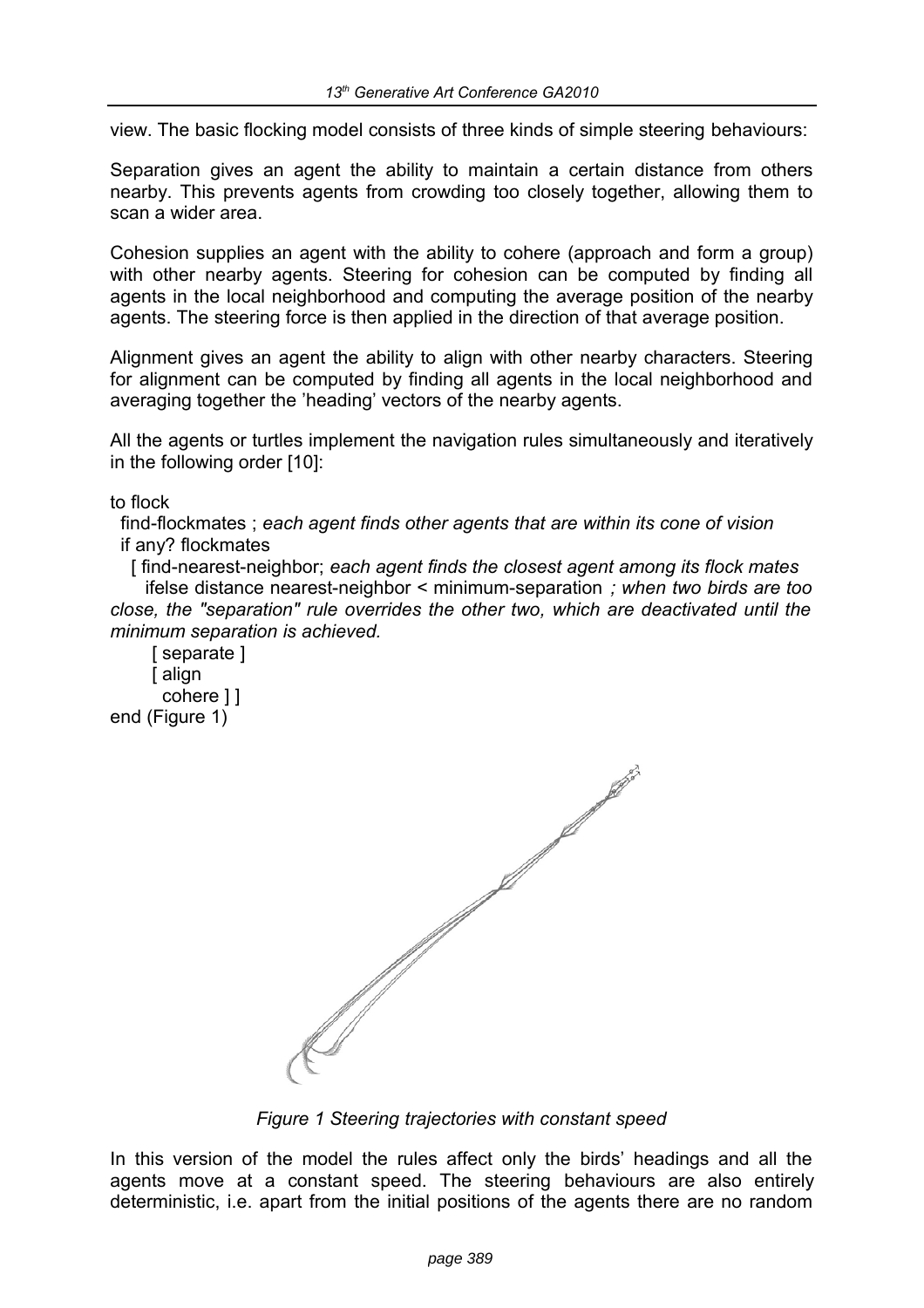numbers in the algorithm. Provided the deterministic nature of the rules the flock formation is still dynamic, once a flock is together there is no guarantee that it will keep all of its members. There are seven parameters that can be adjusted by the user in this model: *population, vision-distance, vision-angle, minimum-separation, max-separate-turn, max-align-turn, and max-cohere-turn*. By adjusting the sliders numerous behaviours can be achieved - tighter flocks, looser flocks, fewer flocks, more flocks, more or less splitting and joining of flocks, more or less rearranging of birds within flocks, etc.

In order to achieve even more diverse collective behaviours the following rules were added:

Acceleration: Agents that are not part of a flock can fly faster to catch up, while birds that have flock mates adjust their velocity to the average velocity of their flock mates and, as a result, the whole flock slows down.

Chase, Avoid and Eat rules: These rules were developed in order to further diversify the simulation. There are two types of birds: predator and prey. The predators can diverge from their flock and chase the closest prey. Prey agents on the other hand try to avoid any predators in their field of view. (Figure 2)

Obstacle avoidance rule: This is very similar to the separation rule. The agents detect the closest obstacle in their 'cone of vision' and determine the distance between themselves and the obstacle. They then turn left or right in such a way that, as they get nearer to the obstacle, they veer away from it, retaining their smooth movements. (Figure 3)



*Figure 2 Steering trajectories generated from separate align, cohere rules combined with acceleration, chase and avoid rules*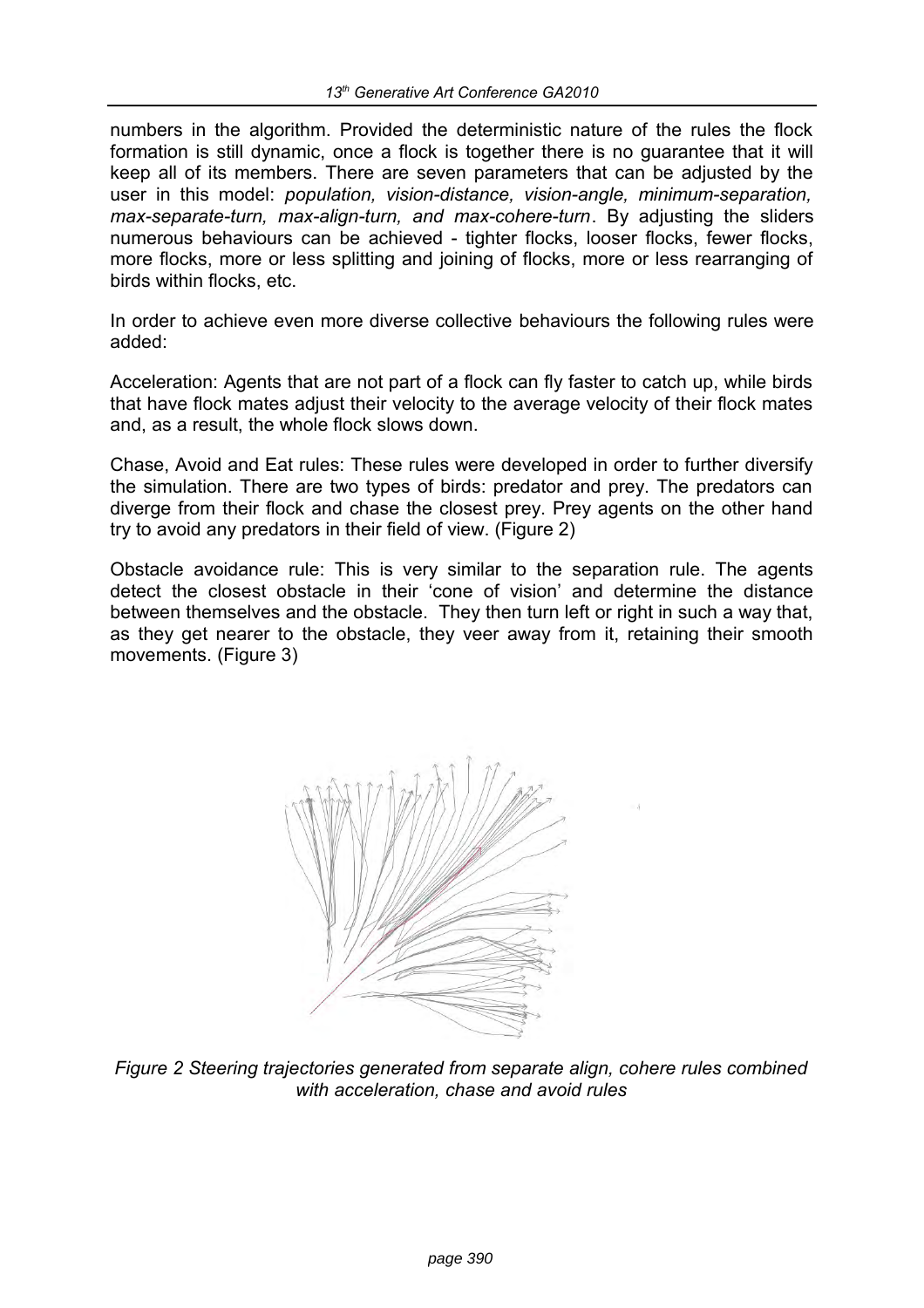*13th Generative Art Conference GA2010*



*Figure 3 Steering trajectories generated from separate align, cohere rules combined with obstacle avoidance rule*

### **3.2 V-shaped flocks**

An intriguing alternative to Reynolds' flocking algorithm was introduced by Nathan and Barbosa [11] in their study of the emergence of V-like formations during flight of migratory birds. Apart from having an unobstructed view in the direction of their flight, for relatively large birds the aerodynamics of flight seems to be the main reason for the formation of V-shaped flocks. The essence of the aerodynamics is that each flying individual creates an upwash region behind it, just off the tips of its wings, such that another individual benefits greatly (in terms of requiring less exertion during flight) if it places one of its wings in that region. The rules again are entirely local and are executed in parallel manner. They are the following [12]:

If a bird cannot see any other birds in its cone of vision, it will continue to fly straight at its normal base speed. Otherwise, each bird follows four rules, given in this order of priority.

1 If a bird is further than the distance for getting an updraft benefit from the nearest visible bird, it will turn toward that bird and speed up to get near it.

2 Once a bird is near enough to another bird it will move randomly to one side or another until its view is no longer obstructed.

3 If a bird gets too close to another bird it will slow down.

4 Once the three conditions above are met the bird will set both its speed and its heading to that of its closest visible neighbour. (Figure 4)

The behaviour rules from both models can be interwoven in a limitless variety of ways. Agents can also die, reproduce and change their headings randomly. All the rules were made probabilistic, i.e. the user can adjust the probability, expressed as a percentage, that the agent will follow certain rules. Birds also keep a record of their trajectories and the previous values of their variables

By altering rules and adjusting probabilities, a wide range of behaviours can be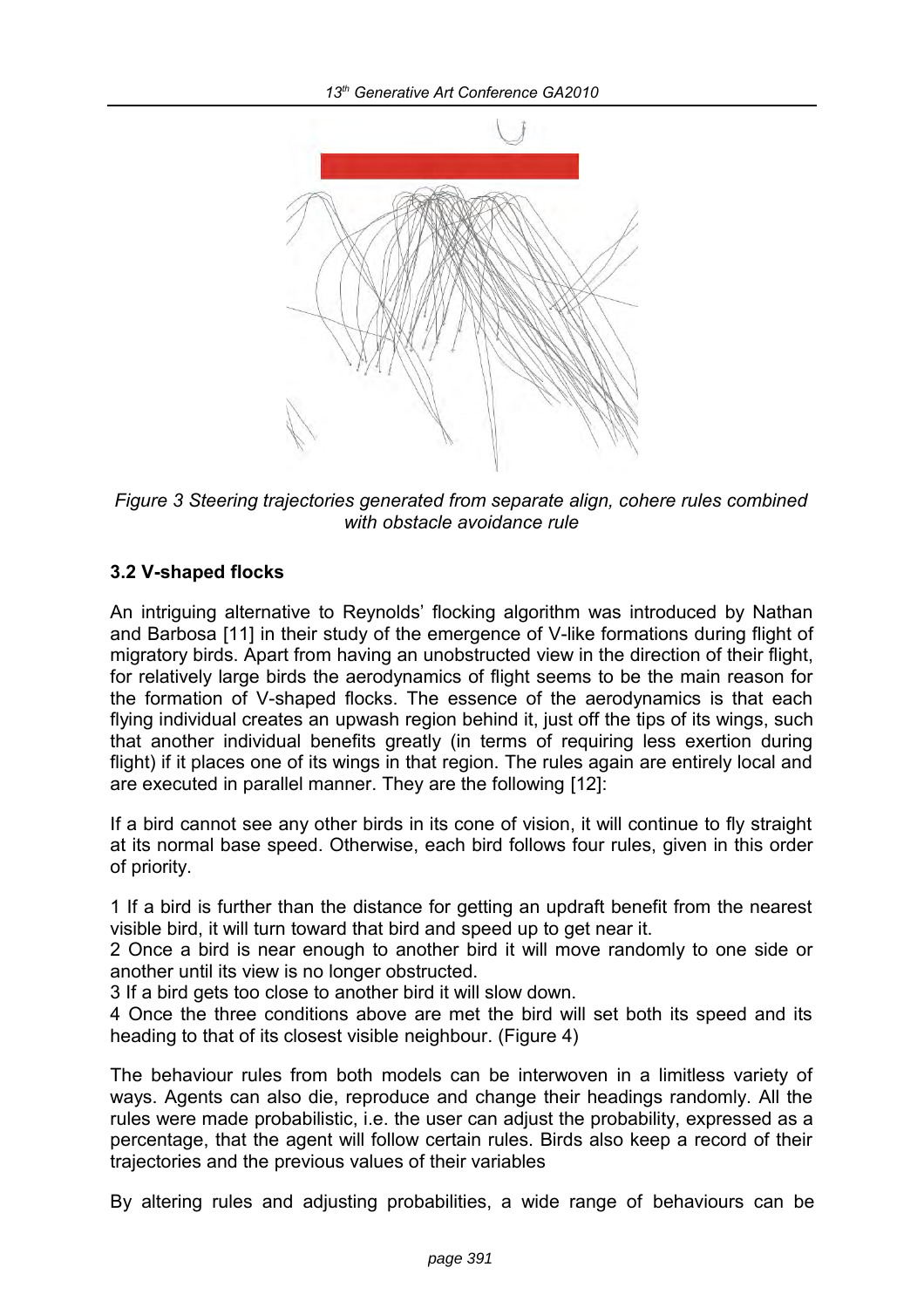studied. Because of the stochastic nature of the rules, and the non linear relationships between the rules and the resultant behaviours, new and entirely artificial configurations are continuously invented through the set up of simulations.



*Figure 4 V-shaped flocks. The red colour indicates unhappy boids, i.e. they either do not benefit from the upwash or have an obstructed view* 

Agents, and their trajectories through space, are simply collections of points and the values of agent's variables in the models. These collections form three dimensional point clouds with lists of data, representing agent variables attached to them. These initial datasets can be seen as frameworks over which a wide variety of geometries can be mapped. For each flock, shapes can be specified for both the location of the agents and for the paths those agents trace through space. These shapes can be transformed utilizing the agent's variables like heading vector, velocity, and acceleration, number of flock mates, etc. Loft surfaces can be wrapped using birds' trajectories. (Figure 5)

Regardless of the geometric interpretations of the flocks the main question is what model setting can produce well-formed spatial configurations that can be further developed into architectural designs? It is important to note that even the most basic simulation – deterministically applying just the three fundamental flocking rules (separate, align, cohere), with the same amount of birds and same initial positions, the total size of the parameter space (all possible combinations of parameter settings) is incredibly large - 41x360x21x81x81x81 = 164 725 452 360. This issue requires further research and is partially addressed in the 'Evolutionary Flocks' chapter.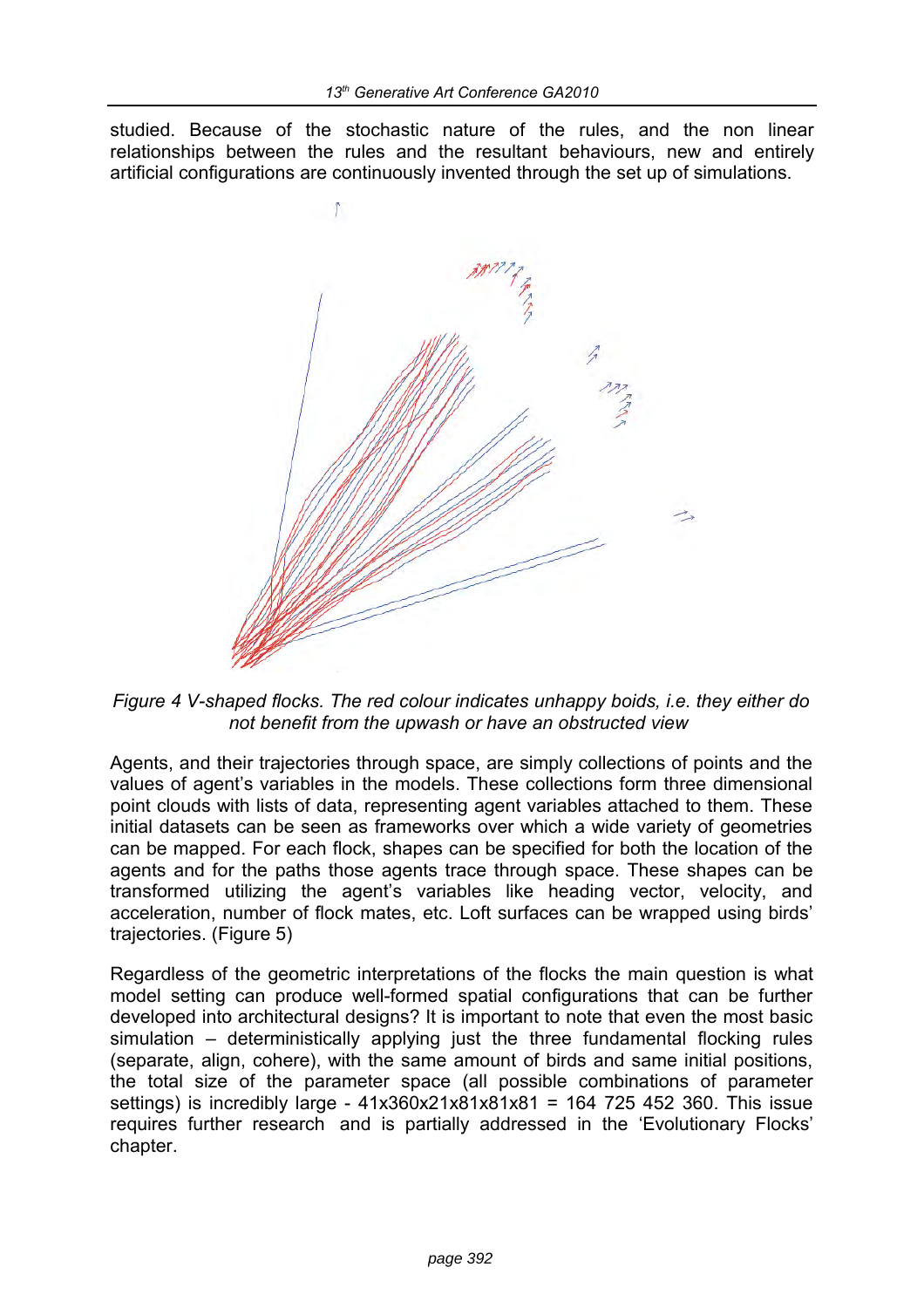*13th Generative Art Conference GA2010*

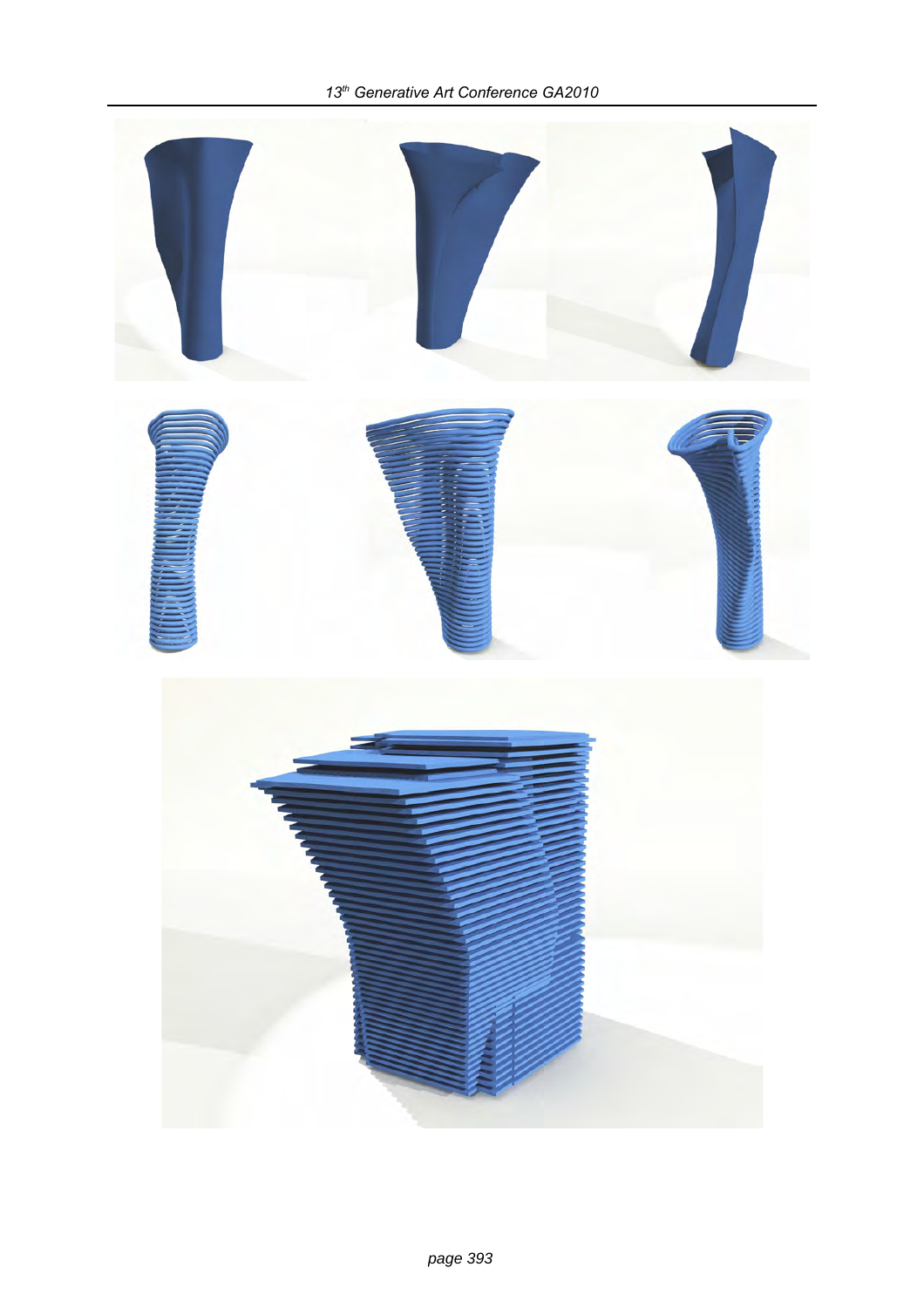

*Figure 5 Views of three geometric interpretations of the same model's output*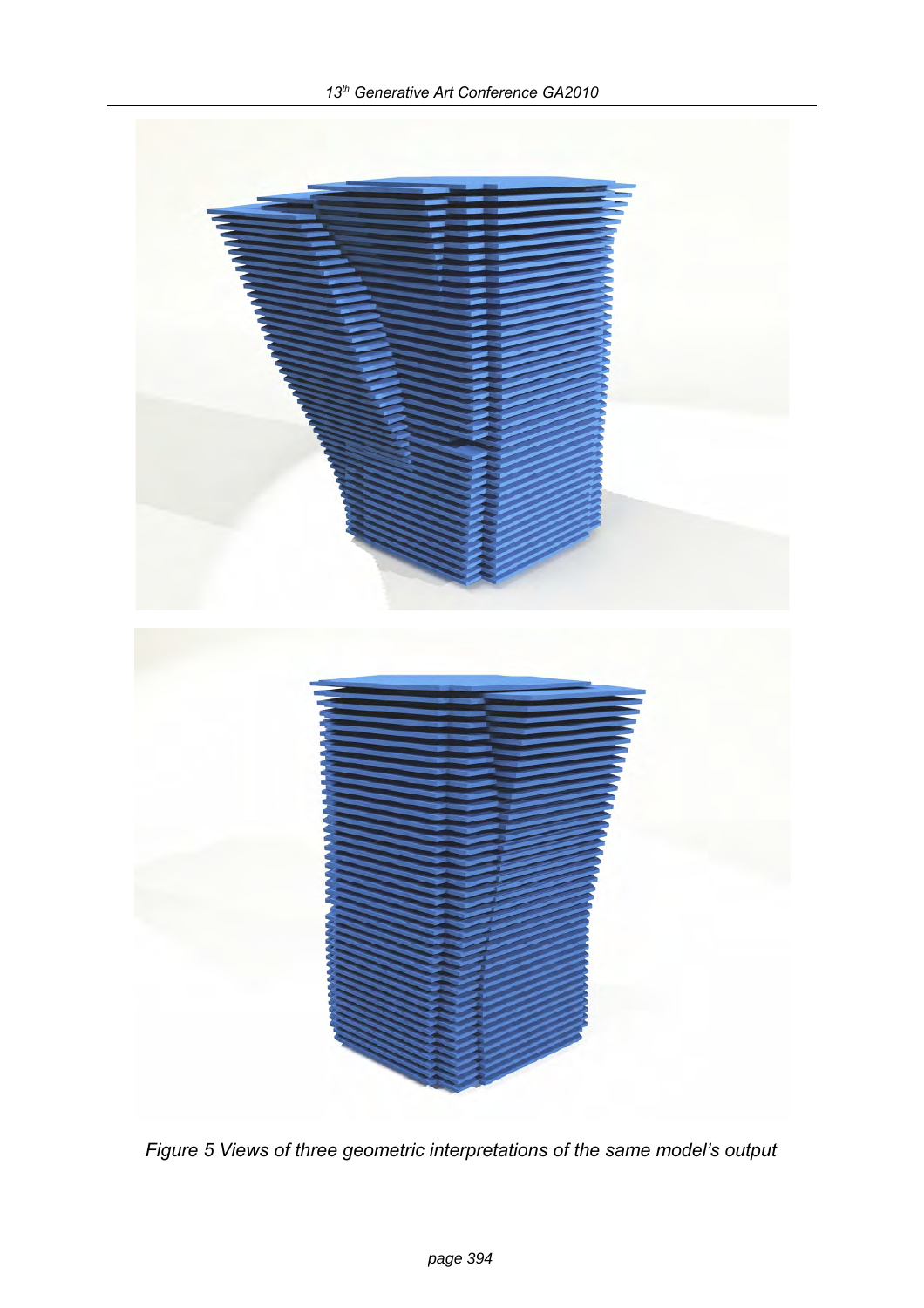## **4. Learning (Exploratory) Flock**

In 'The use of Flocks to drive a Geographic Analysis Machine', J. Macgill and S. Openshaw [6] study how the emergent flocking behaviour might be used as an effective search strategy for performing exploratory geographical analysis. Their method relies on the parallel search mechanism of a flock, by which if a member of a flock discovers an interesting area, the mechanics of the flock will attract other members to explore that area in detail.

This technique utilises variable velocities of the agents, with common minimum and maximum for all agents and variable colours for the agents. Both velocity and colour have 'meaning' in regards to the success of an agent in finding an interesting area. The learning flock is governed by the following rule sets:

Every agent assesses its current location and the number of other agents in its cone of vision. After that it changes its colour as described below:

If there are no other agents the agent in question dies.

If there are other agents but nothing interesting in the environment then the agent turns blue.

If there are other agents and some interest in the environment then the agent turns green.

If there are other agents and more interest in the environment then the agent turns red.

If there are other agents and a significant interest in the environment then the agent turns yellow and stops.

Then each agent adjusts its heading according to the following list of instructions:

If the closest neighbour is too close then separate from it regardless of its colour.

If the closest neighbour is green, disregard it.

If the neighbour is red or yellow, feel attracted.

If neighbour is blue, then avoid it.

Every agent takes the weighted average of all target points generated above and moves towards that point with the following velocity rules:

If I'm blue move faster (This area is not interesting).

If I'm red move slower (There is some interest and I don't want to miss anything). If I'm yellow, don't move.

This means that when agents find something interesting in the environment they will slow down and cluster in order to explore the area in more detail. This happens because their speed is low and they have the inertia to remain there. The agents in the neighbourhood that have not detected anything of interest will speed up and be attracted to heavier and slower agents. The idea is that the information is stored in the velocities of the agents. Speeding up corresponds to 'forgetting' in the system. With this algorithm, the flocks will move around discovering areas of interest. If the area does not have enough weight compared with another, it will not be able to attract enough agents. After iterating the algorithm numerous times, the flock will 'forget' the areas of low interest. The main issue is, once again, the nonlinear relation between the parameter settings of the model and the discoveries made by the birds.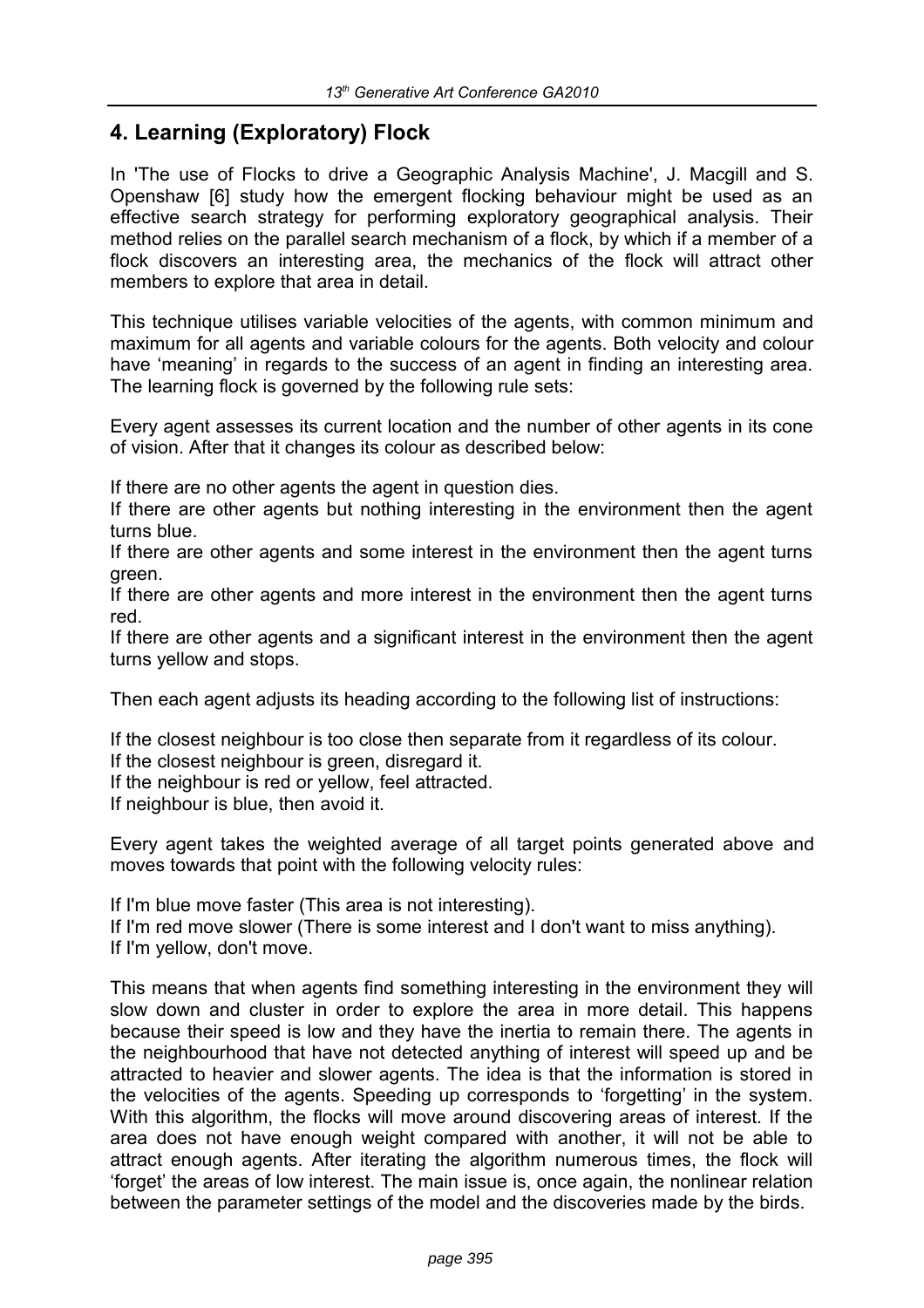## **5. Evolutionary Flocks and Behaviour Search**

The models discussed in previous chapters collectively proved that the rules and the outcomes are independent to a certain degree, and we can claim that these kinds of models are epistemologically autonomous, i.e. the resultant patterns are not in the algorithm. To compare the rules and the parameters to 'a genotype' and the various outcomes of the model to 'a phenotype' is a natural extension to this type of logic. Von Mammen [13] coined the term *swarm grammars* in order to describe particular settings of a flocking model, i.e. number of individuals, behavior rules, parameters, etc. He also translated the swarm grammars and the outcomes into biological terms. Swarm grammar configurations represent genotypes and their simulations compute the corresponding architectures, the phenotypes. As indicated earlier the number of possible flock grammars is incredibly vast – the most basic model illustrated in section 4 has nearly eleven million possible grammars. The stochastic nature of the models ensures that running the simulation with the same grammar, or phenotype, will produce a virtually infinite number of phenotypes or architectural possibilities. The configuration of the grammar does not reveal the emergent spatial configuration; the algorithmic game has to be played first.

The combination of these factors makes a full, brute-force exploration of the parameter space infeasible [14]. Designers can respond to this difficulty in variety of ways. Exploring sub-spaces, or the whole space, at low resolution is one of them [14].Varying a single parameter at a time, while keeping the rest constant, is another approach. The models described represent complex systems with non-linear interactions; these methods can neglect grammars, or genotypes, that will output interesting, or unexpected, behaviours from the model.

The question that arises is how to configure grammars that are likely to generate innovative and well formed spatial outcomes from architectural viewpoint? Von Mammen [15] provides the link: using the concept of evolution and genetic algorithms.

BehaviorSearch [16] is an open-source software tool that interfaces with Netlogo and provides several search algorithms that can be used to explore Agent Based Models written in Netlogo. The heuristic techniques to search the parameter-space include uniform random search (RS), a random-mutation hill climber (HC), and a genetic algorithm (GA).

Exploration of a model comprises four steps: definition of the parameter space of the model (varying parameters and allowed parameter ranges), design of a quantitative measure for the behaviour of interest (fitness function), selection of search techniques that optimize the fitness function, running the search and examination of the results.

Experimenting with BehaviorSearch will be the next step of the research. The biggest challenge will be the design of the fitness function. In order for flocking algorithms to generate well-formed configurations of space from an architectural viewpoint, the fitness function needs to encompass a wide range of criteria, some of them of a qualitative nature, while others involve complex quantitative relationships.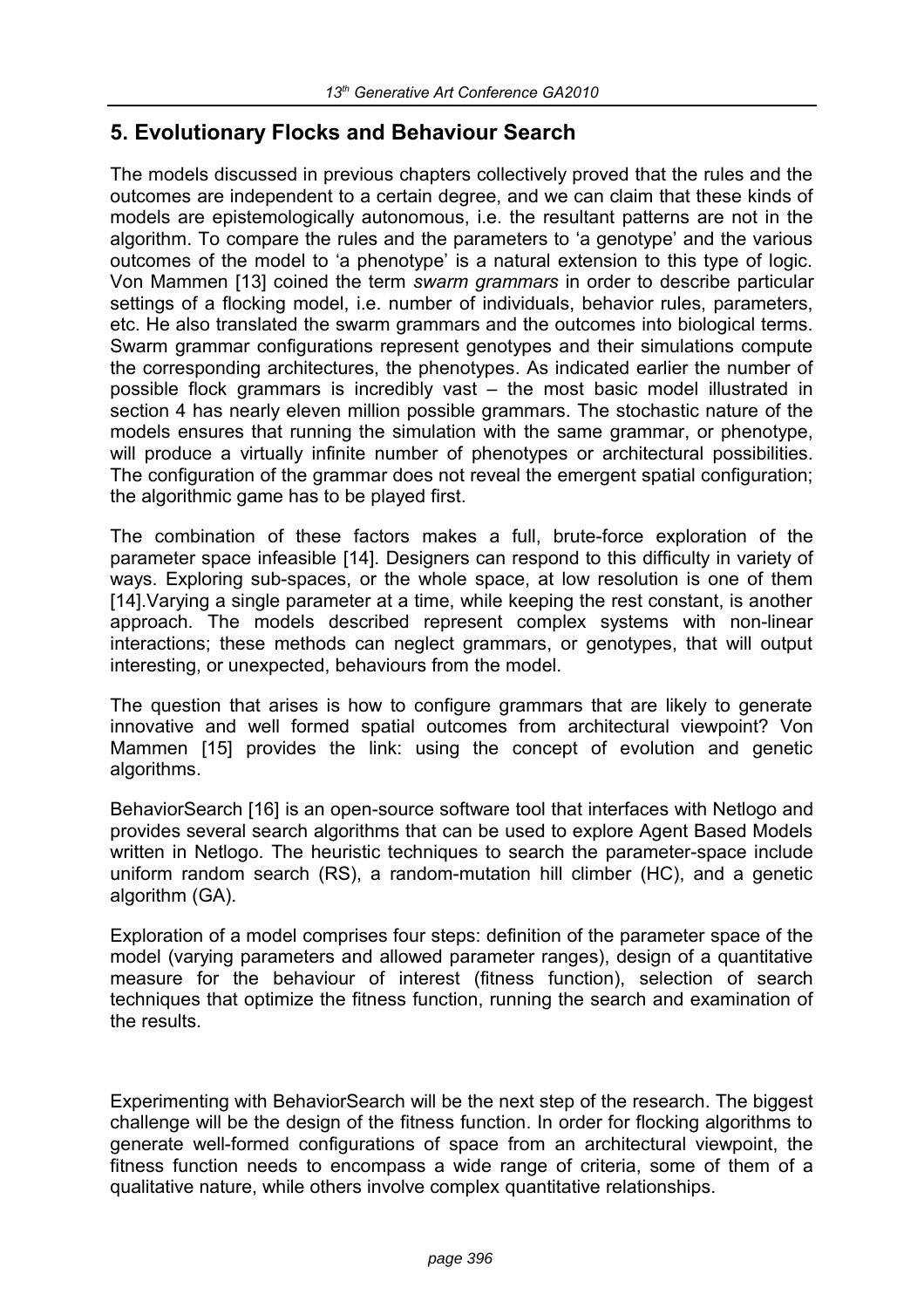## **5. Conclusion**

This paper reported on variations and alternatives to Reynolds' flocking algorithm and their abilities to generate architectural possibilities. The flocks were modelled as Agent Based Systems and theoretically positioned within an Artificial Life paradigm. The models were examined as examples of emergent collective intelligence. The outputs of the models reveal intriguing and unexpected spatial patterns. These patterns are emergent phenomena overall based on local and simple stimulusreaction rules. The models studied included the canonical flocking algorithm, obstacle avoidance, predator-prey, v-shaped flocks, learning and evolutionary flocks.

The major challenge to architects and designers that want to experiment with flocks in particular or with ABM in general, is the non-linear genotype-phenotype like connection between a model's rules and parameters and the emergent spatial outputs. Searches through the vast parameter-spaces in these models can be a very difficult and challenging task. Research in these areas is still in its infancy. The proposed tool – BehaviorSearch – was released in 2010 and is still a beta-version. As has been explained, to design a quantitative measure for the behaviour of interest (fitness function) for an architectural project is another big challenge.

Despite the challenges and difficulties, ABM definitely has a future in architecture. ABM is one of the few computational frameworks that can be used to study complexities of the structures that we observe in the world.

## **6. References**

1. Coates, P., *Programming.Architecture*. 2010, London: Routledge.

2. Maturana, H., *The organization of the living: A theory of the living* 

*organization.* International Journal of Man-Machine Studies, 1975. **7**.

3. Wilensky, U., *Netlogo*. 1999 http://ccl.northwestern.edu/netlogo/., Center for Connected Learning and Computer-Based Modeling, Northwestern University: Evanston, IL, USA.

4. Reynolds, C., *Flocks, Herds, and Schools*, in *ACM SIGGRAPH*. 1987, ACM Press: New York.

5. Arand, B. and c. Lasch, *Pamphlet Architecture 27: Tooling*. 2006, New York: Princeton Architectural Press.

6. MacGill, J. and S. Openshaw 1998, *The Use of Flocks to drive a Geographic Analysis Machine*. (Online paper)

http://www.geocomputation.org/1998/24/gc24\_01.htm

7. Miranda, P. and P. Coates. *Swarm modelling. The use of Swarm Intelligence to generate architectural form.* In *Generative Art Conference*. 2000. Milan Italy.

8. Westre, A.L., *Complexity Machine 1: Drawing 3D Form with Behavioral Simulation*, in *Graduate School*. 2008, University of Minnesota.

9. Linardou, O., *Towards Homeostatic Architecture: simulation of the generative process of a termite mound construction*, in *Bartlett School of Graduate Studies*. 2008, University College London: London.

10. Wilensky, U., *NetLogo Flocking model* .

http://ccl.northwestern.edu/netlogo/models/Flocking. 1998, Center for Connected Learning and Computer-Based Modeling, Northwestern University, Evanston, IL.

11. Nathan, A. and B.C. Barbosa, *V-like formations in flocks of artificial birds.*